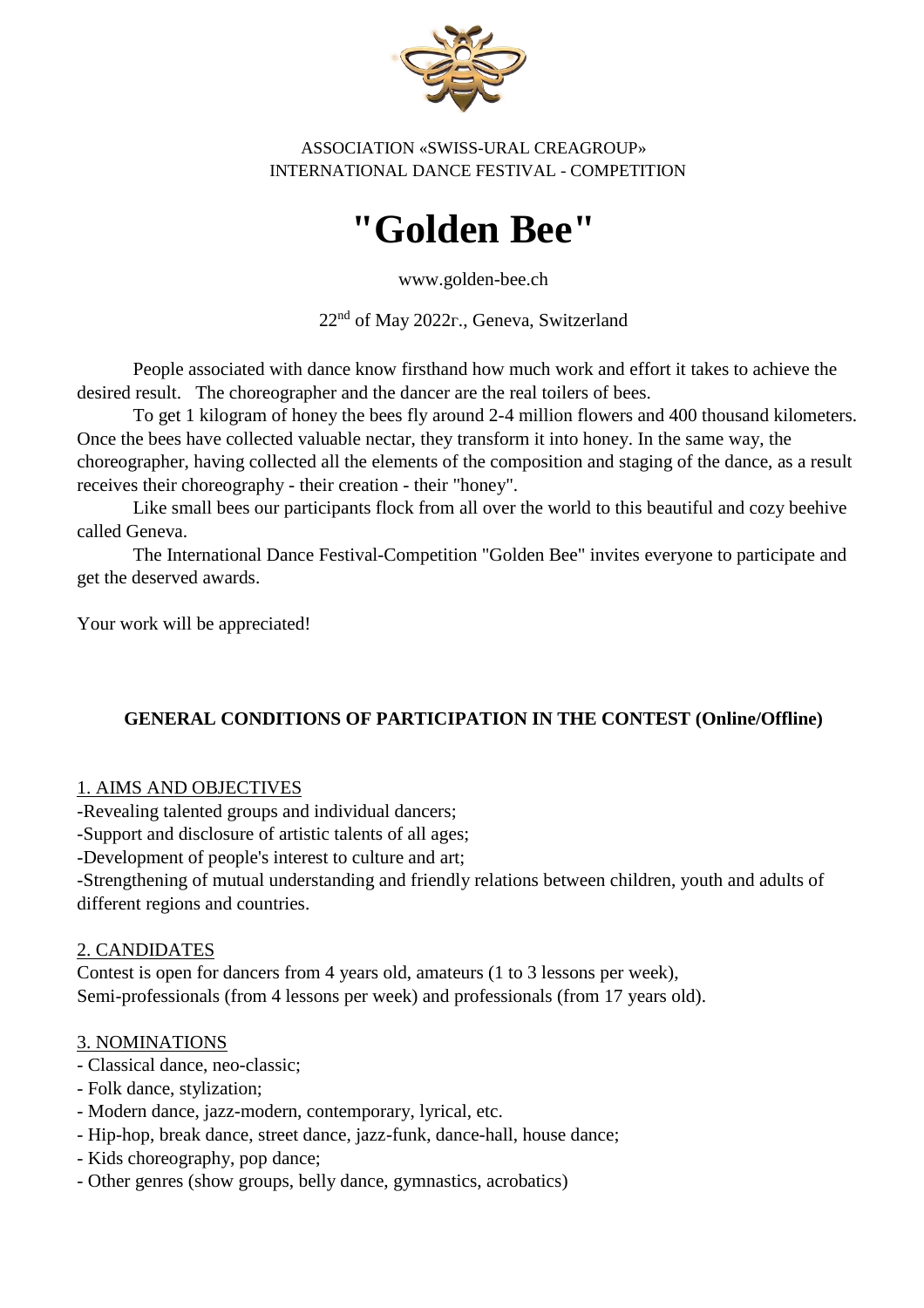#### 4. AGE CATEGORIES

Baby - under 6 years old Child - ages 7 to 10 Junior - from 11 to 14 years old Junior plus - from 15 to 18 years old Adult - 19 to 34 years old Adult plus - from 35 to 49 years old Senior - from 50 years old MIX – different age in the group

4.1 Solos, duets, trios and groups have no time limit.

Groups, duets and soloists have the right to participate in more than one category, with the condition that a separate application is submitted and the corresponding fee is paid.

4.2 The organisers cannot be held responsible for any injury, illness or theft sustained by the participants during the competition. The participants and are responsible for insuring themselves against accidents, illness, and theft.

#### 5. FINANCIAL CONDITIONS FOR PARTICIPATION

Costs of organizing, holding of the International Dance Festival-competition "Golden Bee" and awarding of its participants are borne by the founder and organizer of the competition (at the expense of entry fees). **Registration fees are non-refundable.**

| <b>Nominations</b>         | <b>Registration</b> fees | Participation price                      |
|----------------------------|--------------------------|------------------------------------------|
| <b>SOLO</b>                | included                 | <b>25 CHF / EUR 23</b>                   |
| <b>DUET</b>                | included                 | 20 CHF / EUR 18 per participant          |
| <b>TRIO</b>                | included                 | 15 CHF / EUR 13 per participant          |
| <b>SMALL GROUP</b>         | <b>CHF 7/ EUR 5</b>      | 10 CHF / EUR 8 per participant           |
| $(4-11$ participants)      |                          |                                          |
| <b>BIG GROUP</b>           | <b>CHF 7/ EUR 5</b>      | 8 CHF / EUR 6 per participant            |
| (12 and more participants) |                          |                                          |
| Student choreography       | included                 | 10 CHF per choreography                  |
|                            |                          | Regardless of the number of participants |

5.1 Fees for online participation:

5.2 Discounts for the online participants:

**10% off** For participants who participated in the competition "Golden Bee" in 2021.

**10% off** On the third dance, provided that the numbers are the same performers.

10% off To the participants from a large family (3 kids and more).

#### 5.3 Only one discount can be redeemed

For example: if a participant from large family plus he/she participated in 2021 in the competition "Golden Bee" then the discount is only 10%. If you have any questions about discounts, please contact the organizing committee at director.goldenbee@gmail.com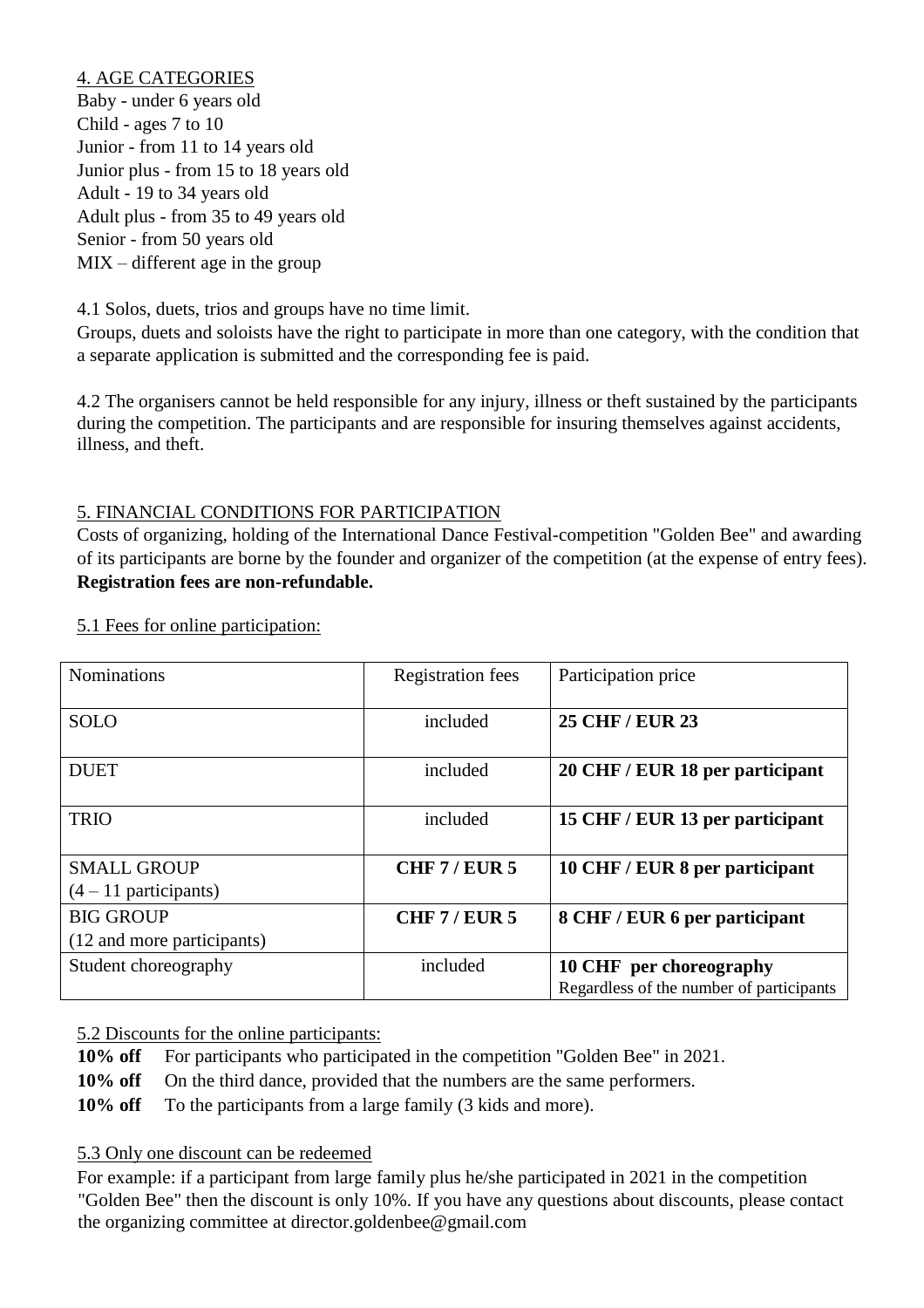| <b>Nominations</b>         | <b>Registration</b> fees | Participation price                                                          |
|----------------------------|--------------------------|------------------------------------------------------------------------------|
| <b>SOLO</b>                | included                 | <b>CHF 40 / EUR 38</b>                                                       |
| <b>DUET</b>                | included                 | CHF 20 / EUR 18 per participant                                              |
| <b>TRIO</b>                | included                 | CHF 15 / EUR 13 per participant                                              |
| <b>SMALL GROUP</b>         | <b>CHF 40 / EUR 38</b>   | CHF 12 / EUR 10 per participant                                              |
| $(4-11$ participants)      |                          |                                                                              |
| <b>BIG GROUP</b>           | <b>CHF 40 / EUR 38</b>   | <b>CHF 10/EUR 8 per participant</b>                                          |
| (12 and more participants) |                          |                                                                              |
| Student choreography       | included                 | CHF 12 / EUR 12 per choreography<br>Regardless of the number of participants |

## 5.5 Discounts for the offline participants:

**10% off** On the third dance, provided that the numbers are the same performers.

**10% off** To the participants from a large family (3 kids and more).

# 5.6 WARNING:

Entries will be accepted until **May 10, 2022** In the event of insufficient entries, the organiser reserves the right to close entries before the deadline

**Applications not confirmed by payment will be automatically canceled by the organizers.**

# 6. PARTICIPATION PAYMENT

Bank details (payment in Swiss francs) Banque cantonale de Genève CH490078 8000 0503 0831 3 SWISS-URAL CREAGROUP MME USMANOVA GOBET GUZEL Rue Neuve-du-Molard, 4-6, 1204 Genève Please include your name, nomination and age category.

Bank details (payment in Russian rubles) СБЕРБАНК 4276 0600 3632 8006 GUZEL USMANOVA GOBE

# 7. JURY

The contest is judged by a professional jury of choreographers, artists and masters of sports, whose decision is binding and not subject to revision. The jury consists of an odd number of judges in order to avoid an equal number of votes. Before the competition with the members of the jury is briefing, in order to organize the coordinated work as judges. The decisions of the jury are final.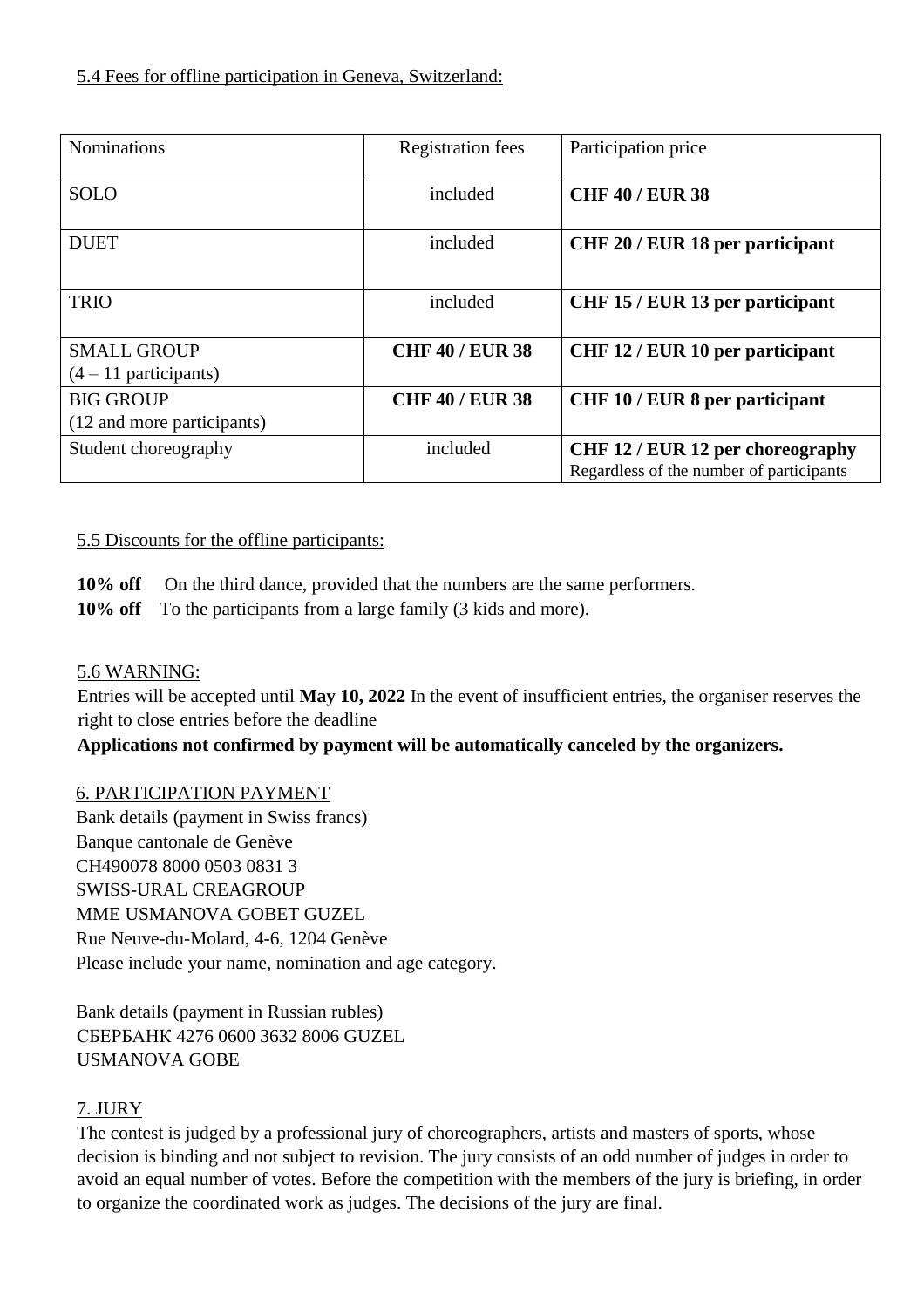## 8. JUDGING CRITERIA

The Golden Bee competition is judged on a qualifying basis, not on a competitive basis.

Each performance is evaluated according to three criteria:

- Performance (technique).
- Artistry (expression of feelings and emotions, the disclosure of the artistic image).
- Compositional construction of the choreography (dramaturgy, choice of music, lexis, figures).

The following criteria will also be considered: originality, stage costume, choice of artistic image, repertoire compliance with the age features of the performers.

The maximum score for one criterion is 10 points.

A participant can receive a maximum of 30 points from one member of the jury and a maximum of 90 points from all members of the jury. 1st place (80-90 points)

2nd place (69-79 points)

3rd place (58-68 points)

Places are distributed according to the number of points earned. Thus, there may be several winners in one nomination and age category.

**The results of the online competition** will be available on our website on **May 25, 2022**.

#### 9. AWARDS

- "Platinum Bee" Grand Prix personal diplomas and Cup
- "Golden Bee" personal diplomas for the first place
- "Silver Bee" personal diplomas for the second place
- "Bronze Bee" personal diplomas for the third place
- Diplomas of participant of the contest;
- Letters of appreciation to choreographers.

9.1 Prizes are awarded in each nomination and age category.

Every team member receives a personal diploma (with name and surname).

#### 9.2 SPECIAL PRIZES

- "Best choreographic production"
- "Young Talent"
- "Bravo"
- "Bumble bee" debut
- Nomination "Hope".
- Nomination "Best costume".
- Nomination "Most Artistic".
- Nomination "Best Male Performance".
- Nomination "Best Female Performance".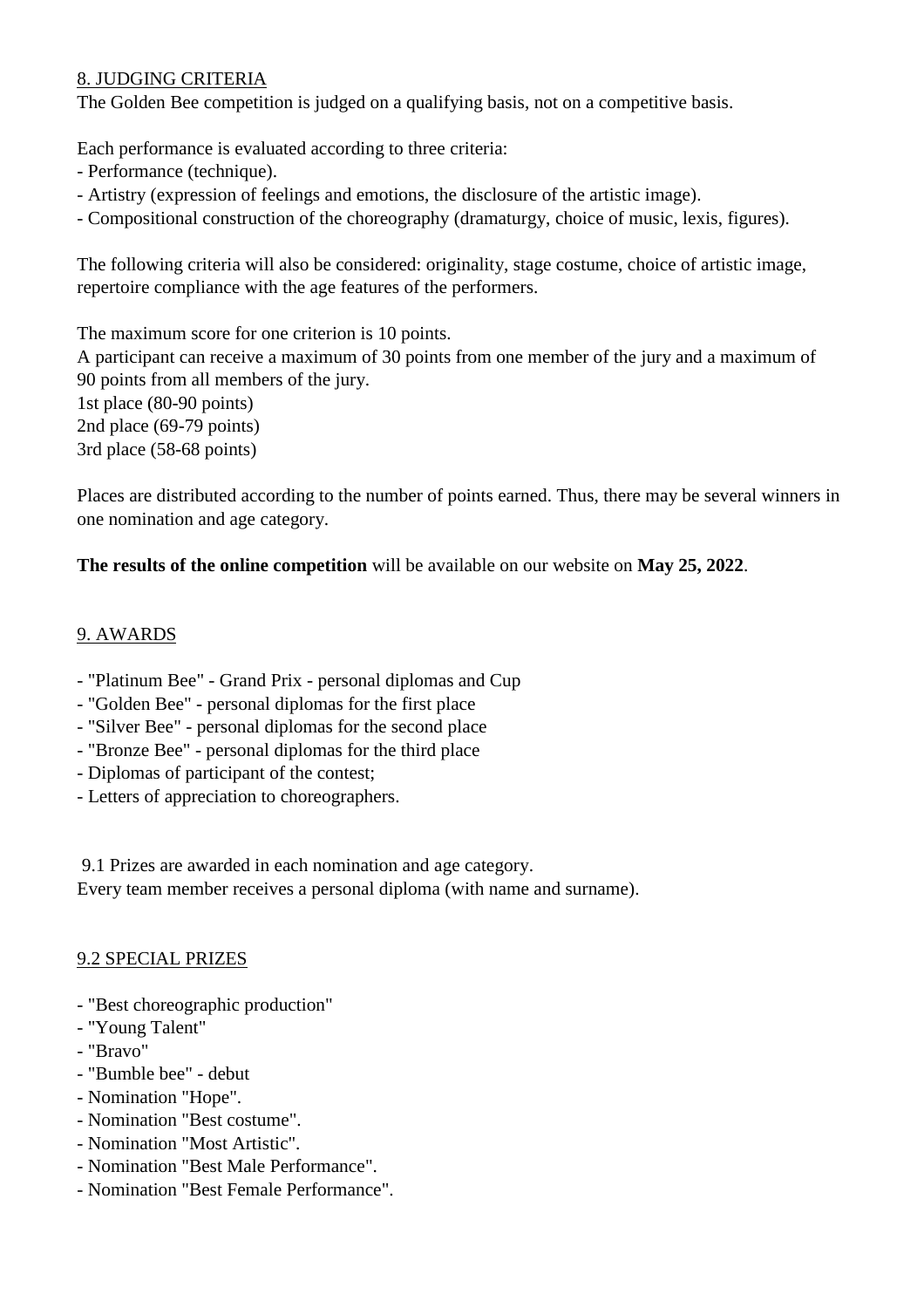## 9.3 GIFTS FROM SPONSORS AND PARTNERS OF THE COMPETITION

- Swiss Watch;

- T-shirts with the logo of the contest;
- Certificates for Free participation in other International and Russian dance contests.

9.4 Members of the jury have the right not to award some prizes, including the Grand Prix.

## 10. CRITERIA FOR THE VIDEO (only for online participations):

10.1 Shoot the video and prepare the files according to the following rules:

а. Shoot your dance in panoramic format (horizontal position) with a digital camera or latest generation cell phone. The choreographic number must be filmed continuously, without pauses. Be sure to verify the quality of your work.

b. During shooting, the camera can follow the performers (right, left), it is also allowed to use zoom (zoom in and zoom out), as long as all dancers are in the frame.

c. The video cannot be modified or edited in any way (do not add soundtrack, text, special effects, etc.). In case a video of the whole concert/competition is recorded, you need to cut out only the choreographic number to be submitted for the Golden Bee competition.

d. Videos filmed in dance class, on the street (in an open, empty area) are acceptable.

\*We understand and take into account the situation of sanitary measures against coronavirus in the world and as a consequence, please contact us about video filming.

10.2 Upload your video on YouTube specify the name of the choreography, the name of the group, dance genre and age category.

10.3 Register on the official website www.golden-bee.ch (pre-registration) and after registering you will receive an **application form for participation** in the competition to the email address you specified. The entry form must be completed and sent by May 10, 2022.

10.4 Next, we will check your video to make sure it meets all the requirements above and, confirm your participation via email or WhatsApp. You will also receive our bank details to pay the registration fee. Make the payment and send us a receipt by email to director.goldenbee@gmail.com or by WhatsApp +66 65 44 77 897 - Sabina Meyer

10.5 The announcement of the results of the competition will take place on May 22, 2022 in Geneva and May 25, 2022 on the official website www.golden-bee.ch

The organizing committee undertakes to send diplomas in JPEG format to your e-mail address within 2 weeks after the announcement of the results. Each participant will receive a diploma with his/her name and surname.

\* The organizing committee reserves the right to use video materials and images from your videos for promotional purposes.